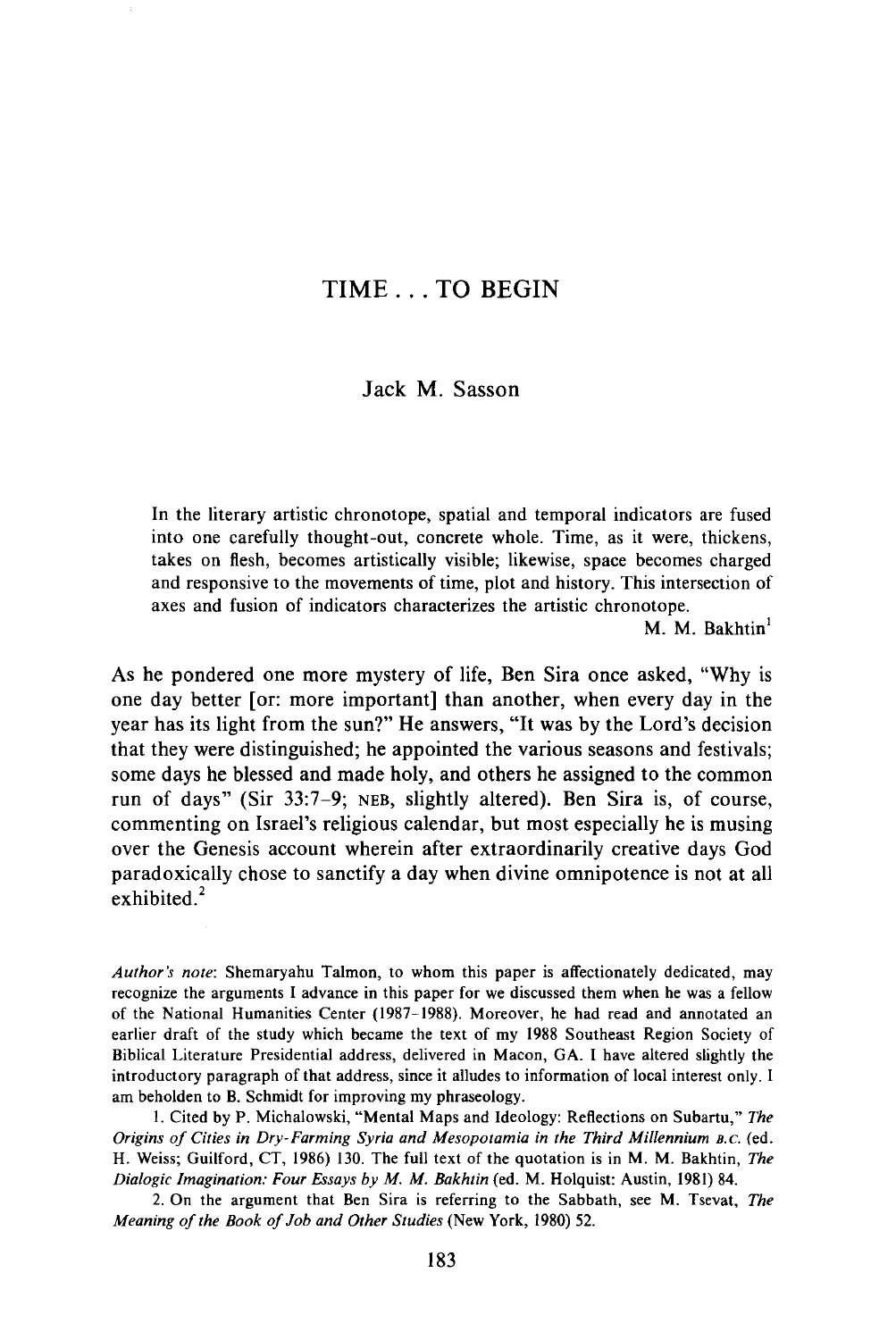#### *The Sabbath*

In this paper, I reexamine the Genesis verses upon which Ben Sira bases his answer and urge that we turn to Greek "scientific" speculation rather than to Near Eastern mythmaking when looking for comparative material for the first four days of creation. In the process, I try to demonstrate that the Hebrew text did not begin the world's history until that fourth day. What happened during the first three days will soon become clear.<sup>3</sup>

Frequent in Scripture, but absent from the Book of Genesis is the term l'1:IIV. The word has so far defied the philologian's grasp. It is peculiar not only in having a double middle radical, but also in doubling the third one as well when a suffix is attached to it. It is certain that  $\mathbf{u} \in \mathbb{R}^n$  cannot mean what the Hebrew implies: a day in which either God's work stops or God stops work. Most likely שבת means 'the day which stops', or 'the day which marks a limit'.<sup>4</sup> Both the etymological distortion and the various scriptural explanations of this institution cast doubt on how much the Hebrews really knew about the origins of שבת<sup>5</sup> Consequently, when among other early exegetes Theophilus of Antioch sought another solution for the name  $\overline{v}$ , he derived it from the number 'seven' שבע.<sup>6</sup> Although this theory too is hardly credible philologically, it is not much worse than a spate of contemporary learned hypotheses which link the word and the institution to alleged Mesopotamian prototypes.<sup>7</sup> At the very least Theophilus's solution recognizes the overpowering control that the number seven and its multiples

3. Much has been written on this subject. Good overviews are available in J. Barr's *Biblical Words for Time* (Studies in Biblical Theology 33; London, 1962); J. H. Wilch, *Time and Event* (Leiden, 1969), Introduction.

4. See R. de Vaux, *Ancient Israel: Its Life and Institutions* (New York, 1961) 475-76. Such etymological and etiological difficulties are of course not unknown to Scripture; consider the name cows, for example, which means 'the retriever' when the narrative in Exodus implies 'the retrieved'.

5. About this uniquely Hebraic and obviously ancient institution, Israel's redactors retained various explanations, operating on a widely shared assumption that truth is more potent when observed from mUltiple perspectives. The Deuteronomist (at 5:14-15) speculated that n:JlZI perpetuated a testimonial to God's involvement in the Exodus. Various hands contributing to Exodus agree on the seventh day as a sign of a covenant between God and his chosen fold or as a day in which human beings may vicariously participate in creation by emulating divine satisfaction at its completion (Exod 20:8-11; enlarged in 31:12-17; cf. 23:12).

6. Actually, Theophilus wanted to show that the Greeks labeled their seventh day from שבח, which he derived from the Hebrew for seven. On the theology of Theophilus and his polemic against Hesiod's cosmology, see P. Nautin, "Genèse 1,1-2, de Justin à Origène," in *In Principia: Interpretations des premiers versets de la Genese* (ed. P. Vignaux; Paris, 1973) 69-79.

7. The hopelessly muddled debate about the Sabbath's Babylonian origins is, however, finally coming to a sane end, with a clear rejection that Israel had (to use a quaint but commonly used term) "borrowed" the concept and the institution from Mesopotamia. See the conclusions of W. W. Hallo, "New Moons and Sabbaths: A Case-study in the Contrastive Approach," *Hebrew Union College Annual* 48 (1977) 15-18.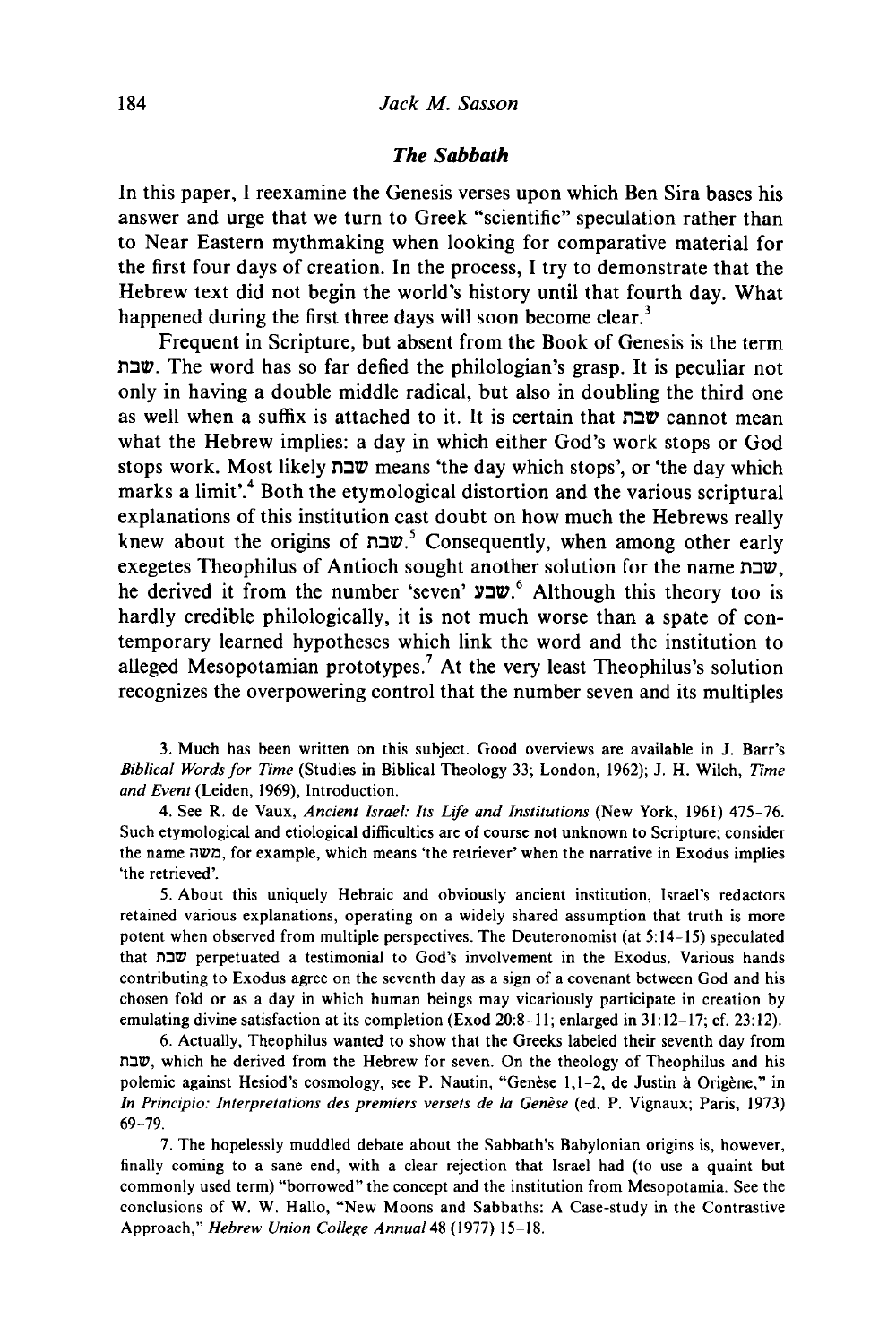have on the Genesis account.<sup>8</sup> This leads us to look at another institution, the week, which binds seven days into a calendar unit.

#### *The Week*

 $\overline{N}$ o less than the Sabbath, the week, שבוע, also proves to be a curious and arbitrary convention. It is a subdivision which has absolutely no reference to celestial motions. While the moon periodically completes cycles, these differ substantially in length according to how they are calculated. When measured as successive new moons or successive conjunctions with stars, the cycle takes about *29Y2* days to complete. However, when measured by successive perigees or nodes, the cycle can be two days shorter. $9$  Thus, while the month is not an exact fraction of the solar year, the week also is not an exact fraction of the month.

#### *The Month*

In fact, because Israel's culture was neither uniform nor homogenous even during the monarchic period, a number of calendars prevailed at one and the same time. The Hebrews as well as their neighbors apportioned the month into thirty or so days. The Hebrews could divide it into three units, each of ten days (עשורה), a reckoning also known to ancient Greece; but they were alone in recognizing the week as a regular and meaningful subdivision for the month. Israel conferred ordinal numbers as names for a series of seven days and repeated the roster when reaching the seventh, which as often as not, was called the Sabbath. There is an attractive theory that the Hebrews arrived at this heptad because they knew seven major celestial bodies: five planets plus the moon and the sun. (In fact, this is how we have names for our own days of the week.) This theory is perfectly plausible but is beyond proof due to the paucity of biblical information. All that we have, however, is a biblical tradition which explains why we have a seven-day sequence. This tradition gathered authority and came to dominate the Hebrew calendar because it justified the existence of the Sabbath  $day<sup>10</sup>$  I refer, of course, to the Priestly creation narrative in Genesis  $1: 1-2: 4a.$ 

8. On the number seven as a controlling device in the P account of creation, see U. Cassuto, *A Commentary on the Book of Genesis* (Jersualem, 1961), 1:12-15.

9. Respectively, 27.55 or 27.21 days. The numbers come from the *Random House Dictionary,* s.v. "month".

10. While we can indulge in endless speculation on how Israel invented the Sabbath, for our purpose it is enough to note that at least by the exilic period, the  $\pi$  $\alpha$  had come to represent God's sovereignty over his people. This is succinctly stated by Second Isaiah, a prophet who rejected the implication that God needed to rest on a given day but wholeheartedly supported the Sabbath as God's gift to humankind (58:13-14): "If you restrain your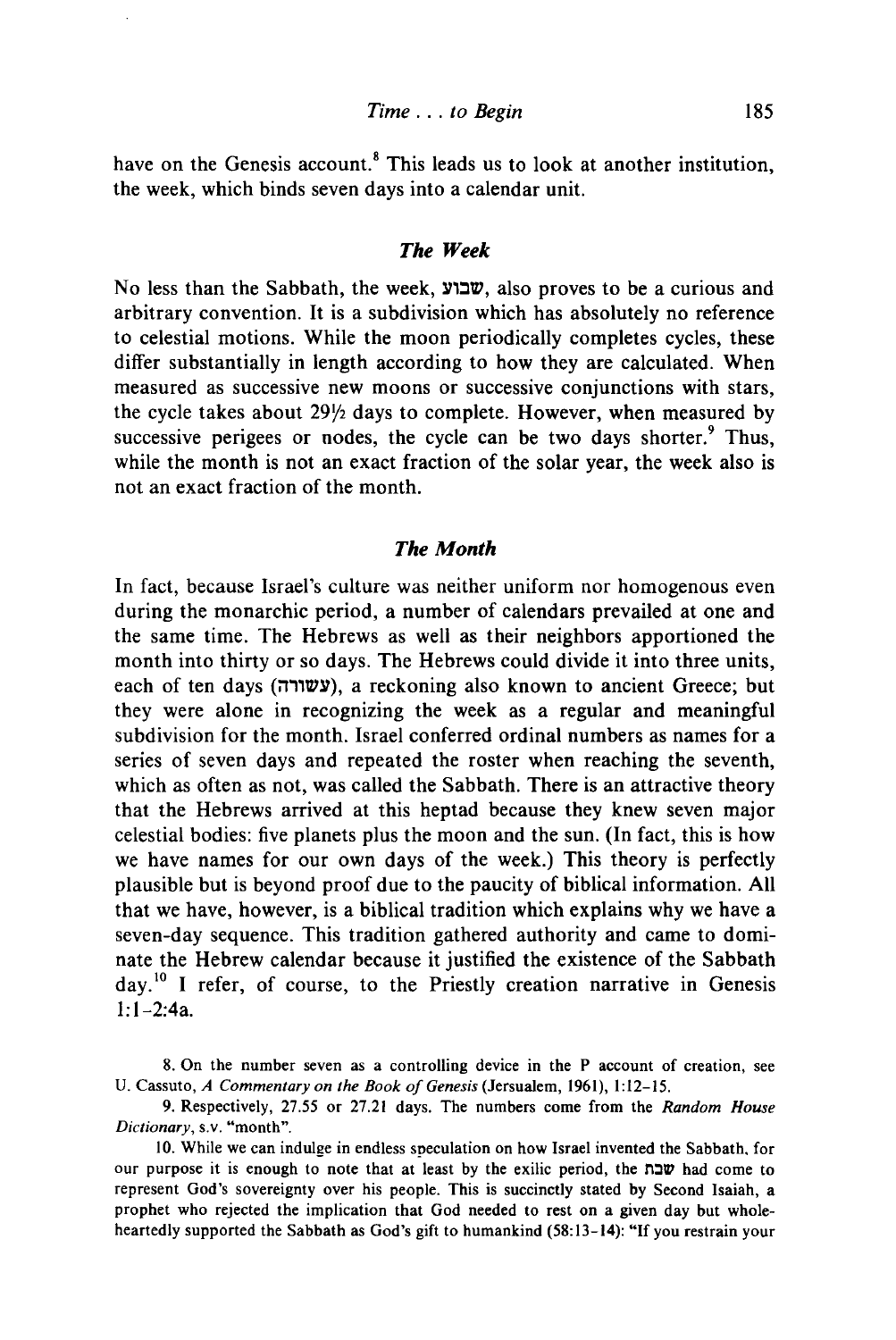## 186 *Jack M. Sasson*

# *Creation in Genesis 1*

The commentaries commonly observe that this creation narrative follows a sophisticated and symmetrical design. The pattern of creation for the first three days is said to parallel that of the next three.<sup>11</sup> However, this balanced scheme seems plausible because it reflects our own sense of symmetry. The commentaries themselves record so many doubts about its validity that if we want to unlock the narrative's design we should best turn to the Hebrew's own vocabulary for clues.<sup>12</sup> Once we remove the verbs  $x$ ברא and illlJY as useful criteria because they obviously function *here* as synonyms, the language of creation permits us to divide the narrative into two major phases.<sup>13</sup> The controlling idiom in the first phase is  $\frac{1}{2}$  to assign a name [to something]'. This block lasts three days and I call it the "cosmological phase." The second segment, which I name the "animate phase," covers two days: the fifth and sixth. Because this phase deals with living creatures,  $\nu$ ופ is its critical term. However, its controlling language is  $T$ ברך 'to bless', a word which becomes increasingly significant as God selects Israel and its ancestors.

The fourth day is pivotal and the narrator pays it more attention than all other days with the exception of the sixth. Although this fourth day has no vocabulary which is singular to itself, I nevertheless assign it to the "cosmological phase" because it repeats the vocabulary crucial to the first day. In locating אור, יום, חושך, יום, in both days, the Hebrew thus invites us to treat as one unit everything bracketed between their occurrences.

movement during the Sabbath, and avoid doing whatever pleases you on my Holy Day ... then you can seek the LORD'S favor. I will place you on top of the world, and will let you savor Jacob's inheritance."

II. The first and fourth days feature the creation of light and the luminaries; the second and fifth days focus on the isolation of waters on either side of the firmament and on the creation of fish and birds to fill the spaces thus obtained; finally, the third and sixth days, which are unique in containing double activities, feature the segregation of the dry land and the creation of earth creatures-beasts and human-to fill the soil.

<sup>12.</sup> What about the doubling of activities on the third and sixth days, which in fact leaves us not with six but eight units of activities? Why are logically dependent activities (e.g., the creation of water) divided over two separate days? What logic lay behind the creation of plants in the third day, but of sun and moon in the fourth? How is light born at least two full days before there were luminaries? See J. Skinner, *A Critical and Exegetical Commentary on Genesis* (lCC; Edinburgh, 1930) 10-11.

<sup>13.</sup> This is so despite the fact that in Hebrew the subject of  $\boldsymbol{\kappa}$  as God, while human beings as well can be subjects for  $\overline{w}$ y; see A. Caquot, "Brèves remarques exégétiques sur Genèse 1,1-2," in *In Principio: Interpretations des premiers versets de la Genèse* (ed. P. Vignaux; Paris, 1973) 9-21. Notice how the LXX (but not Aquila or Josephus) uses  $\epsilon \pi$ (עשה) when translating  $\pi$ in 1:1; see A. Paul, "Le Récit de la creation," in *Hellenica et Judaica* (ed. A. Caquot; Paris, 1986) 131. On distinguishing among these verbs as well as 'הבדיל, see S. Talmon, "Biblical Understanding of Creation and Human Commitment," *Christian/Jewish Relations* 20 (1987) 69-89. I(,:J, however, fosters a pun when the opening words בראשית ברא are made to share the same sequence of three consonants.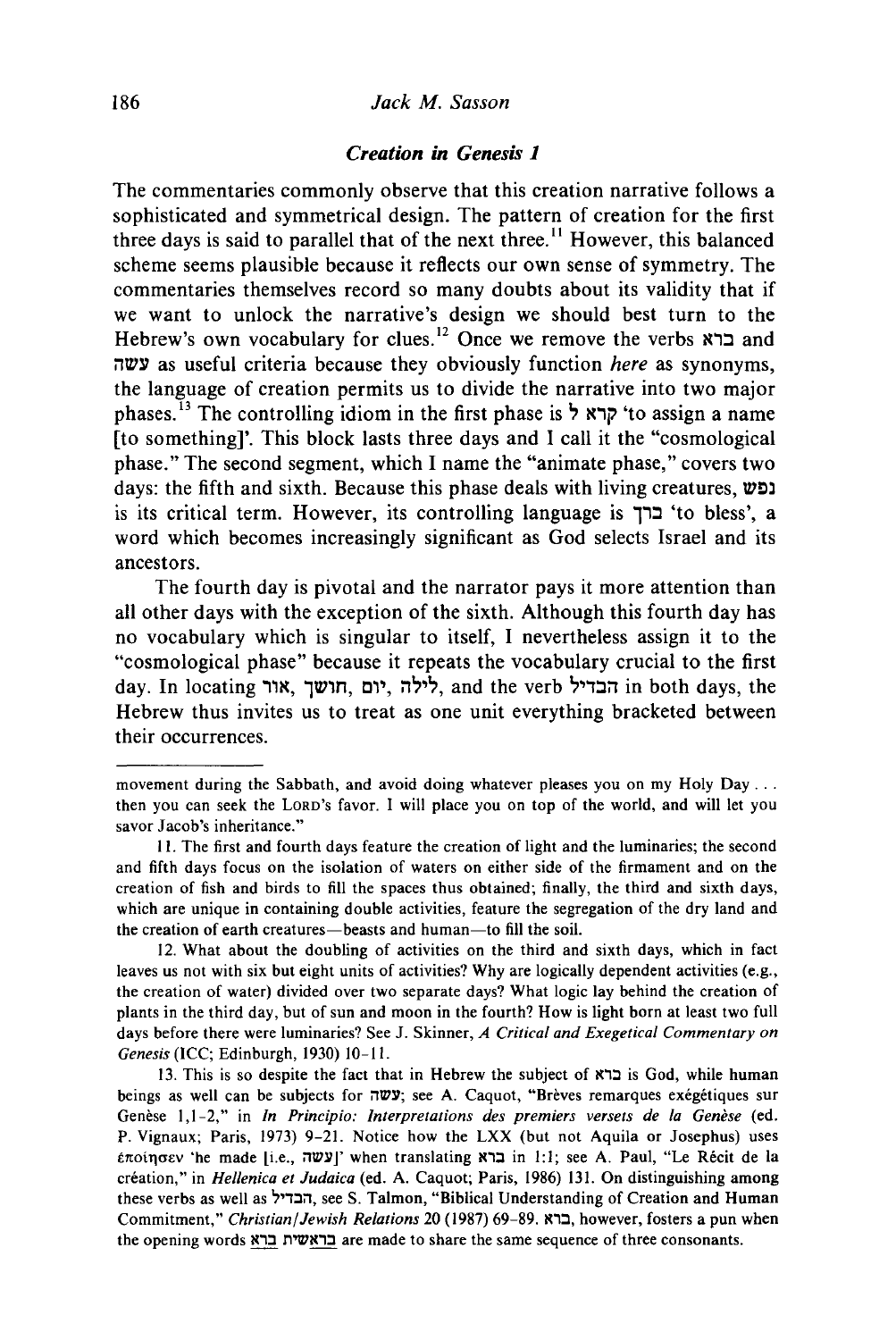The complete account of creation features ten 'יאמר statements, the first of which occurs at v. 3. These expressions are allocated over six creative days and are punctuated by seven expressions of satisfaction. They are themselves flanked by a two-verse prologue and an epilogue of about three verses. The epilogue tells us that God ceased to work on the seventh day. Because the number six has little symbolic meaning in Scripture except as precursor for seven; because the Genesis creation account replays words such as day, night, earth, heaven, and God seven times or multiples of seven; and because the Hebrew may well be establishing harmony between the length of creation and the number of known planets, this epilogue is structurally neither an addendum nor a later insertion. Instead, it logically resolves previously stated information. Notice also how the crucial ברא אלהים 'God created' frames the whole creation narrative by its presence at its beginning and end: at Gen 1:1, בראשית ברא אלהים את השמים אשר ברא אלהים לעשות and at 2:3, אולהים אלהים א

The vocabulary of the prologue is equally protean. Because Hebrew is concrete when seeking to achieve the abstract, the prologue's vision is couched in a seemingly prosaic vocabulary. However, its syntax and its virtuoso use of paronomasia allow these brief verses to surmount the language's limitation, and invites us to share the narrator's imaginative recreation of the unconceived.

# *''In the Beginning"?*

Most Bible translations offer two radically different renderings for the first two verses. Up until recently we read only, "In the beginning, God created the heaven and the earth." However, a translation based on an exegesis long espoused by medieval Jewish sages has recently won many followers. This translation recognizes that the first word of Genesis, בראשית. must be dependent on the verb following; this forces us to treat the whole phrase as a temporal sentence, "When God began to create .... " More importantly, when we analyze בראשית as in construct to the verb following, we are required to treat the whole of v. 2 as a parenthetical statement. Although there are competent philologists who still defend the traditional translation, I personally think that this exegesis is really beyond dispute: first, because it is supported by grammar and syntax;<sup>14</sup> second, because other creation

14. All the examples of בראשית are in temporal clauses, and the examples of n'wm the absolute state (with or without prefixed propositions) are found only when the term is used in ceremonial context; see Skinner, *Genesis,* 12-13. A bibliography on the traditional exegesis of Gen 1:1 can be found in B. W. Anderson, "Introduction: Mythopoeic and Theological Dimensions of the Hiblical Creation Faith," in *Creation in the Old Testament* (Philadelphia, 1984) 23-24. For more details on the controversy, see C. Westermann, *Genesis i-II: A Commentary* (Minneapolis, 1984) 93-98. The Book of Hosea begins with a similar construction (v. 2): הוה אל הושע ויאמר יהוה אל הושע (v. 2): החלת דבר יהוה בהושע ויאמר ו NJPSV: "When the LORD first spoke to Hosea, the LORD said to Hosea .... "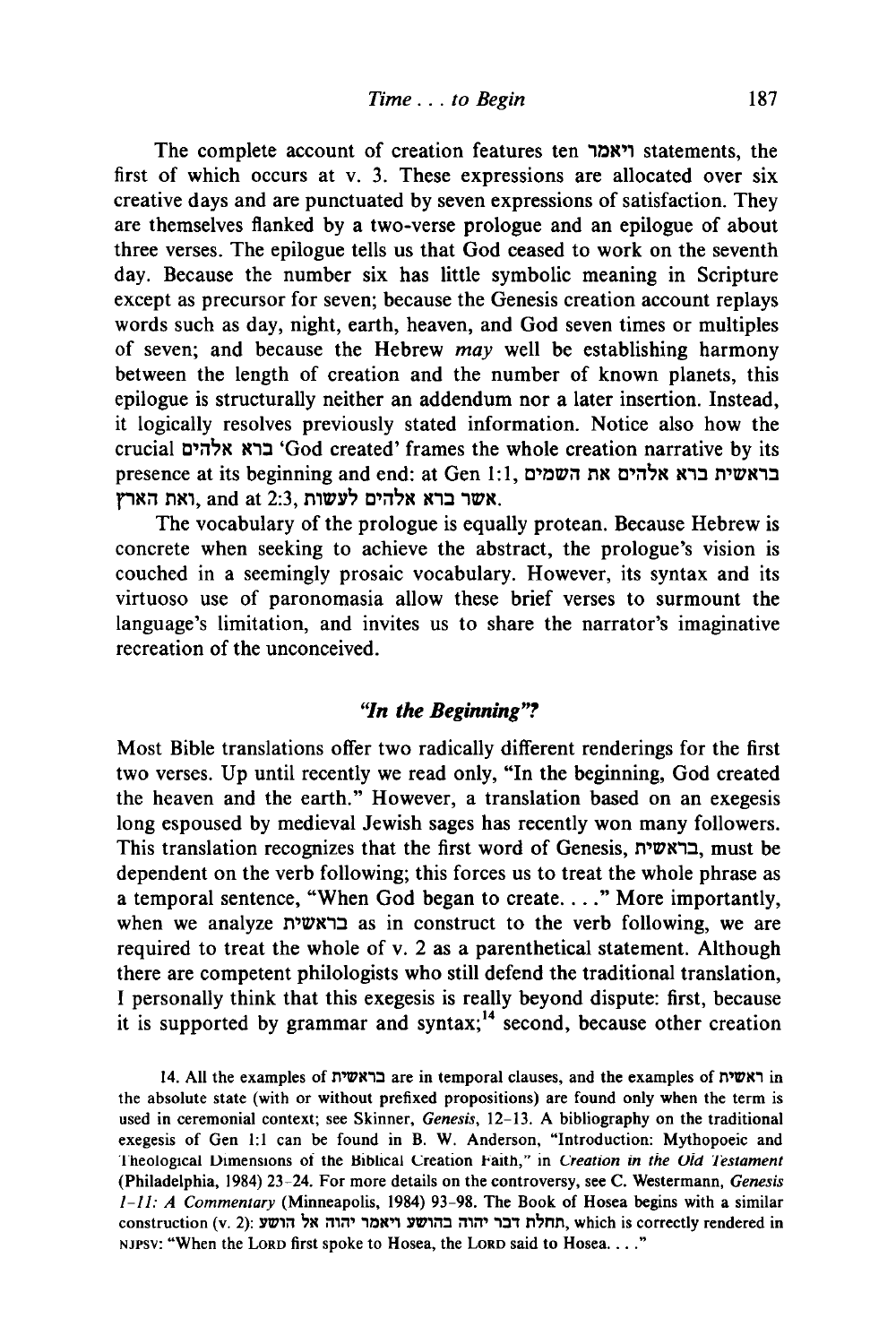narratives similarly open with temporal or circumstantial clauses; and third, because the first of God's creative injunctions does not come until v. 3.

Verse 1, then, offers the premise that "when God began to create *the universe,* earth was in a state of 'il:1' 'iln." 15 Despite some learned protest to the contrary, I nevertheless treat "heaven and earth" (וארץ and נוארץ) as a *merismus,* that is, as one unit of thought formed of two juxtaposed opposites. (We meet with the same rhetorical device in Gen 2: 17 when "total knowledge" is given as "the knowledge of good and evil. ") Those who inspect the twenty or so occurrences of 'iln are doubtlessly right in showing how it invariably connotes 'desiccation' or 'devastation'.<sup>16</sup> Because חהו is linked to בהו, however, the phrase תהו ובהו, must be treated neither as another merismus nor even as a hendiadys (as suggested by Speiser and Westermann); rather, it should be understood as a *farrago,* wherein two usually alliterative words combine to give a meaning other than their constituent parts. I would certainly avoid the common rendering 'unformed and void', poetic though it may seem, at least because it would stress the negative, whereas the Hebrew is referring to a definite condition. I would also resist Westermann's 'desert waste' because it conveys much too concrete a vision to the English reader. As it happens, חהו ובהו is manifestly onomatopoeic, and we are lucky to have its equivalent in a nice English onomatopoeic farrago, 'hodgepodge' (originally meaning a 'goulash'). So, the earth was 'hodgepodge'. But there was also חשך על פני תהום.

# *Darkness upon the Deep*

 $\nabla \Psi$  has a crackly sound to it; but there is nothing sinister in this first mention of 'darkness'. As with neighboring cosmogonies, darkness merely emphasizes how indistinct was the primordial. We do something similar when we speak of a "black hole" to suggest a celestial body of impenetrable density. What I find more impressive is the way the Hebrew links this articulation of the unfathomable with another expression for the undifferentiated.

C'iln has become an interpretive *bete noire* ever since cuneiform documents introduced the Tiamat of Babylonian myths; so much so that it is now practically impossible to locate a biblical commentary which does not devote many pages to *Enuma Elish* and its influence on the Genesis creation account. I doubt, however, that Israel was much interested in the theologies of other nations, if only because its own theologians did not have ready access to Pritchard's hefty *Ancient Near Eastern Texts Relating* 

<sup>15.</sup> Notice how the Hebrew begins with "earth," thus promoting it as the creation's principal objective.

<sup>16.</sup> Westermann, *Genesis l-ll, 102-3.*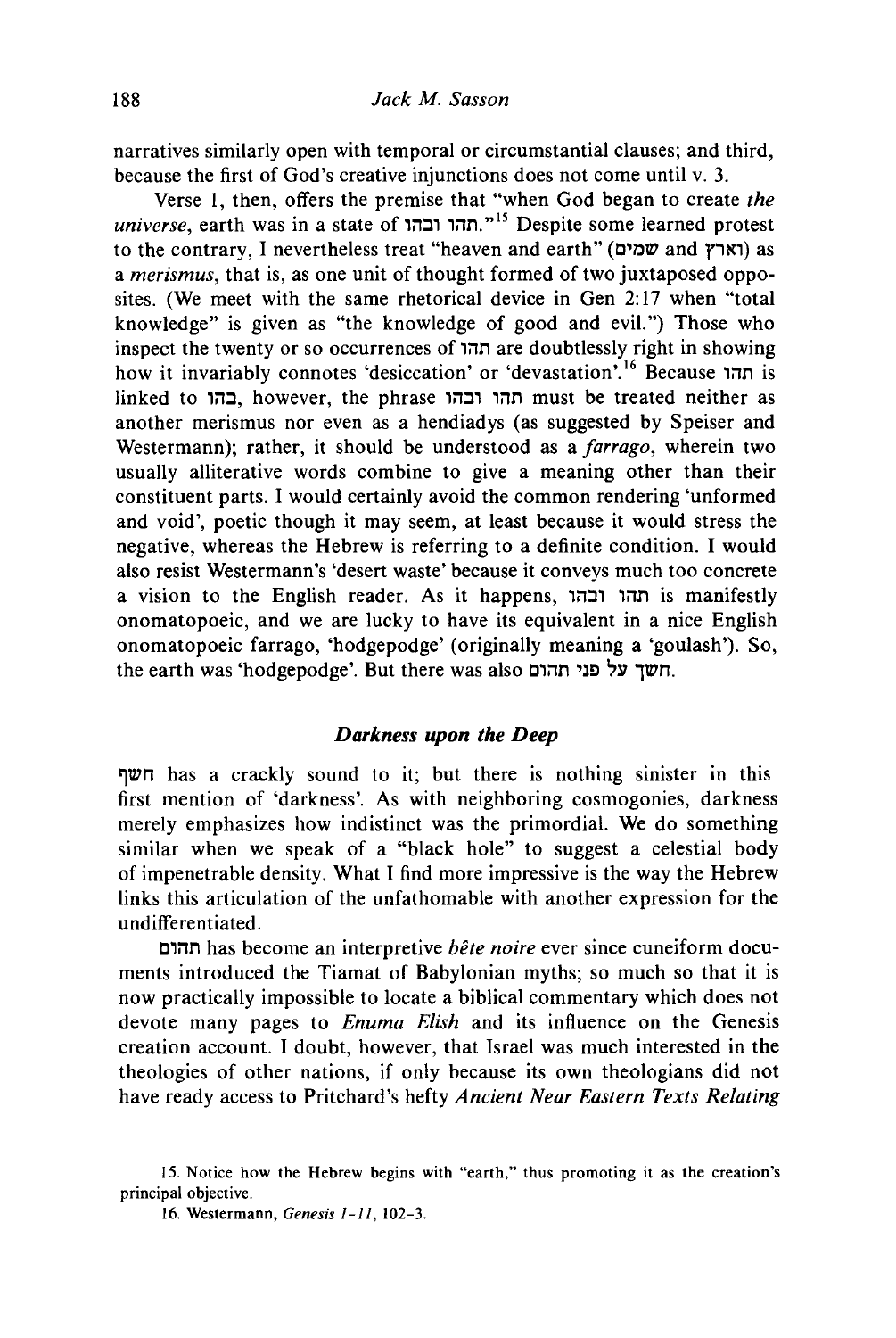*to the Old Testament* from which to mount their polemics. 17 Linguistically, *tehom* could be related to Tiamat only indirectly, through a link which is missing from the evidence at hand. *Tehom* as an adversary for God makes fullest sense only in creations where the combat metaphor is dominant. While this particular metaphor appears frequently in Scripture, it is not featured in Genesis where there are metaphors of rearrangement and of craftsmanship.18 Therefore, we should recognize that here, as elsewhere, *tehom* is a poetic term for bodies of water.<sup>19</sup>

The dictionaries show that 'על פני is a complex preposition which refers to the movement over and around something rather than just to an arrested condition above a specific surface.<sup>20</sup> In v. 2, darkness envelops *tehom.* However, in the next phrase, C'~il 'l~ 'Y n~m~ C'il'N *m,,,* a divine or awesome wind (both adjectives have merits) is to sweep the waters. $^{21}$ 

The Hebrew writer has so far adopted a lapidary style by which to communicate his information about the primordial. If inclined to do so, we may imagine ourselves in a photographic exhibit where we can only see what the camera can frame. Because chronology and movement cannot be part of the illustration, the portraits we inspect seem frozen beyond time. We therefore react neutrally to the series of sharply focused likenesses the Hebrew has left for us to inspect: images of earth, darkness, air, and water.

# *"Creatio ex nihilo"?*

Already in antiquity, the Hebrew concept of the primordial was identified with Greek notions regarding the four hylic elements-sea, air, earth, and fire, the last manifested primarily as the brightness in the sky.<sup>22</sup> Modern

17. That *Enuma Elish* was kept away from nonpriestly hands and that it was recited only in the inner recesses of Mesopotamian temples are also reasons why the text was not likely available to Israel's own priests.

18. These distinctions are nicely developed in L. G. Perdue, "Job's Assault on Creation," *Hebrew Annual Review* IO (1986) 295-315.

19. See conveniently Caquot, "Brèves remarques exégetiques sur Genèse  $1,1-2,$ " 17-18.

20. In the fifth day birds are to flutter over the earth *across* the heavens (v. 20). In the sixth day, earth creatures are to partake of all seed-bearing plants found *all about* the earth (v. 29).

21. Because the darkness and wind clauses share the same preposition as well as pair of words referring to water, I would not be averse to collapsing the two clauses as follows, "Darkness and an awesome (or divine) wind whipped about the watery Deep."

22. For the Greek material, see M. C. Stokes, "Heraclitus of Ephesus," *The Encyclopedia of Philosophy* (ed. P. Edwards; New York, 1967),3:478-79. Hellenistic Jewry also was alert to this equation, as is obvious from the following Genesis Rabbah anecdote: "A philosopher said to Rabban Gamaliel that God found good materials which He used in the creation of the world, *'Tohu, Bohu,* darkness, water, wind, and the deep,' to which Gamaliel vigorously replied, 'Woe to that man! The term creation is explicitly used of them'" (quoted by L. I. Rabinowitz, "Creation and Cosmogony: Rabbinic View of Creation," *EncJud* 5: 1063).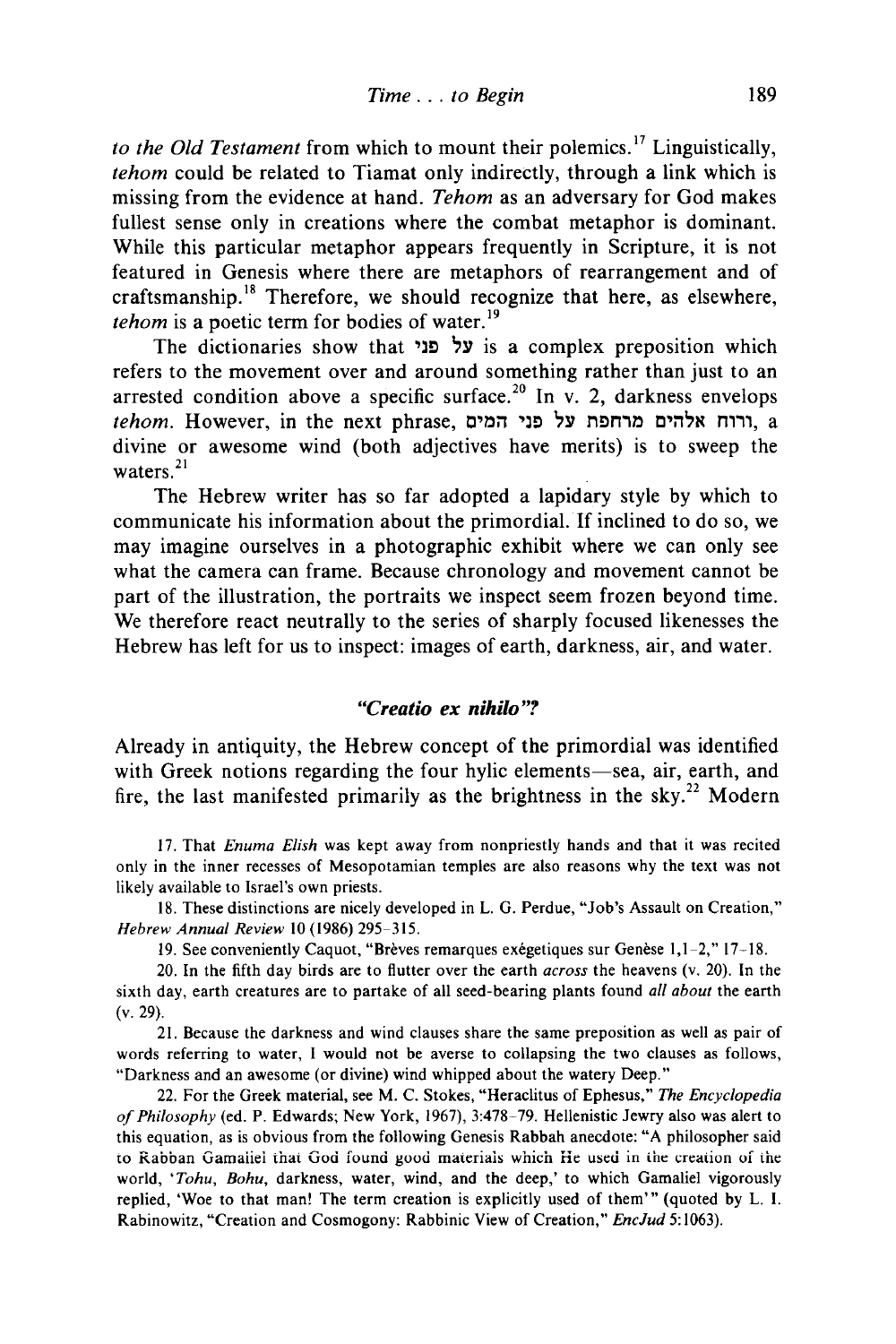scholars who make a similar suggestion implicitly doubt that the Hebrews had the capacity to imagine a creation from nothing.<sup>23</sup> I want here simply to point out that in Genesis the preexistence of earth, water, air, and darkness in no way deters God from creating many things out of nothing. For example, light is neither a primordial element nor does it evolve from it. It is created *ex nihilo,* and then simply contrasted with darkness. Neither is the Y~i" 'firmament' of v. 6 created out of any preexisting element; nor are the מארת 'lightmakers' of v. 14 concocted from anything previously available. In fact, no item which God orders into being by using the jussive ~i1~ within a '~N~' statement can be said to emerge from preexisting materials<sup>24</sup>

God's first command is that there be light. I do not believe that the Hebrew wants us here to find a polemic against light-centered theologies; nor do I find it necessary to worry about the nature of a sunless or moonless lighting. Rather, the Hebrew is solving a difficulty in the same way that we would when forced to formulate what is beyond our language's capacity to describe: witness how physicists speak of the "Big Bang" when referring to a creative moment, without ever implying that it involves sound, big or small for that matter. In fact, this light has no future and achieves no role until God establishes a contrast between it and darkness. Therefore, we are told, "When God perceived how appropriate 'light' was, he sets it apart from darkness."

What the Hebrew is striving for, however, comes in v. 5. Here occurs the first of three successive appeals to the idiom קרא ל<sup>'</sup>assigning a name to something'. We are told that "God named the light 'day,' whereas he named darkness 'night.'" The Hebrew is again struggling with an ambiguous vocabulary; c,~ is as imprecise in what it denotes as is the English word "day." To solve the limitation of language and to achieve a precise connotation for what is now meant by יום, the Hebrew immediately provides

23. The debate commonly posed under the rubric *creatio ex nihilo* is fought almost exclusively around the first twenty words or so of Genesis. The controversy does not properly belong to our field of research because it is fundamentally theological and apologetic, not philological or exegetical. Among these concerns are the following: (I) to harmonize the opening lines in Genesis with those in John ("In the beginning was the Word ... "); (2) to establish sharp demarcation between Hebrew and pagan concepts of God; and (3) to neutralize scientific speculation on the origins of the universe by placing God beyond nature. Interesting remarks on these matters can be found in A. Momigliano, "Time in Ancient Historiography," in his *Essays in Ancient and Modern Historiography* (Middletown, CT, 1975).

24. Second Isaiah states, "I am the LORD and there is none else, I form light and create darkness, I make weal and create woe-I the LORD do all these things" (45:6-7). Far from reflecting a rejection within Israel of Genesis  $1:1-5$  and its implication, such a quotation shows a deep understanding of how complex and enriching is the message. Sec M. Weinfeld, "God the Creator in Gen I and the Prophecy of Second Isaiah," *Tarbiz* 37 (1968) 105-32 [Hebrew]. M. Fishbane, *Biblical Interpretation in Ancient Israel* (Oxford, 1985) 321-26, also lists Deut 4: 16b-19a, among other passages, which carry on a debate with Gen I.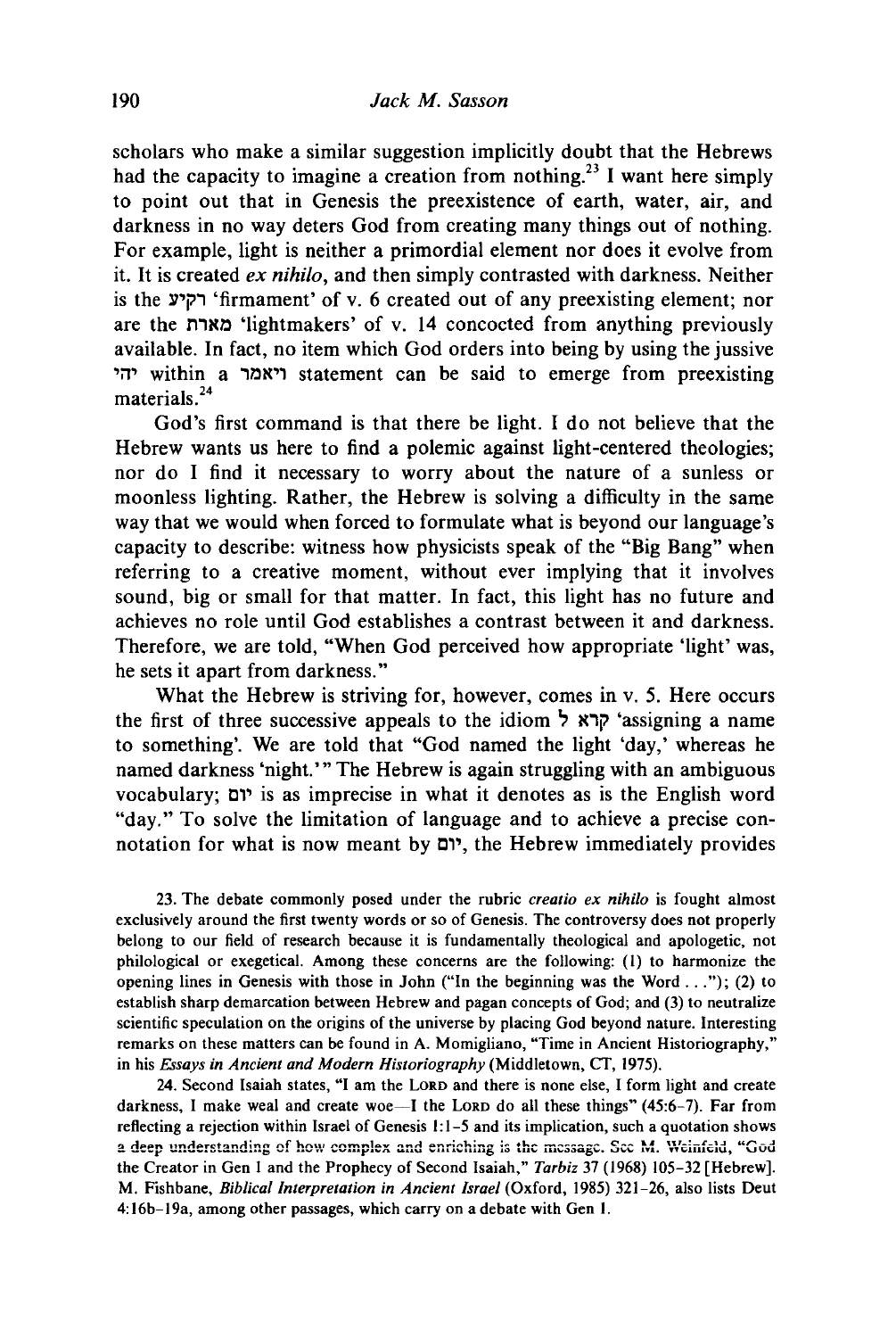contrast with "night," the name now assigned to primordial darkness. The writer pauses in the narrative briefly to tell us parenthetically that "it was evening, it was morning." This sequence faithfully proceeds from what there was (i.e., darkness) to what ensued (i.e., light). The phrase becomes formulaic to the rest of the creation narrative and thus reinforces the deliberate and methodical pace of God's activity; it ought not, therefore, be cited as relevant evidence that Israel began its day on the evening previous.

The writer concludes by assessing this alternation between darkness and daylight as equivalent to "one day." Here we must be particularly careful not to fudge, not to declare this reckoning as equivalent to "first day." Indeed, while for calendar purposes the Hebrew writer does use the cardinal number to modify the word "day," this is invariably followed by the word "month"; for example, ביום אחד לחדש.<sup>25</sup>

#### *Time*

By telling us that God is responsible for one day, the writer does not want to declare light as God's first creation; rather, we are being alerted to the invention of time, a medium forged out of darkness, decidedly the least promising element available to the universe. And by choosing one day as the primary scale for the passage of time, the writer acutely observes how the day is the only period in Israel's calendar to depend exclusively on celestial motions. In contrast, the nonsolar year, the lunar month, the week, the (seasonably variable) hour, the minute, and the second are but conventions fixed and accepted by tradition.

Initially, then, "one day" is just a *measure* for time, an alternation between light and day; it is only retrospectively, at the end of another similar stretch of divine creativity, that the formula begins to function as the *unit* of time which is equivalent to our own civil day.

The verses which tell of the invention of one day also make sweeping claims. They maintain that as long as God had not made available to human beings a mechanism for chronology, human beings cannot effectively discuss the relationship among God and primordial substances. From this perspective, theogony or the birth and emergency of God from preexisting matter is a theme which the Hebrew writer could not profitably discuss. It is this reluctance which makes the Hebrews so different from their more mythopoeic neighbors who repeatedly retold how deities emerge either from unformed matter or from each other.<sup>26</sup> Rather than espousing a form

25. Additionally, I have great respect for the narrator's paronomastic prowess; "first day," "ראשון", would have so perfectly served to bracket the opening word, רום (ה) בראשית. if the Hebrew resisted it, something much more challenging was at stake.

26. It is not surprising therefore that when a document such as the Sumerian king list speaks of the descent of kingship as a gift from the gods, its author does not seem particularly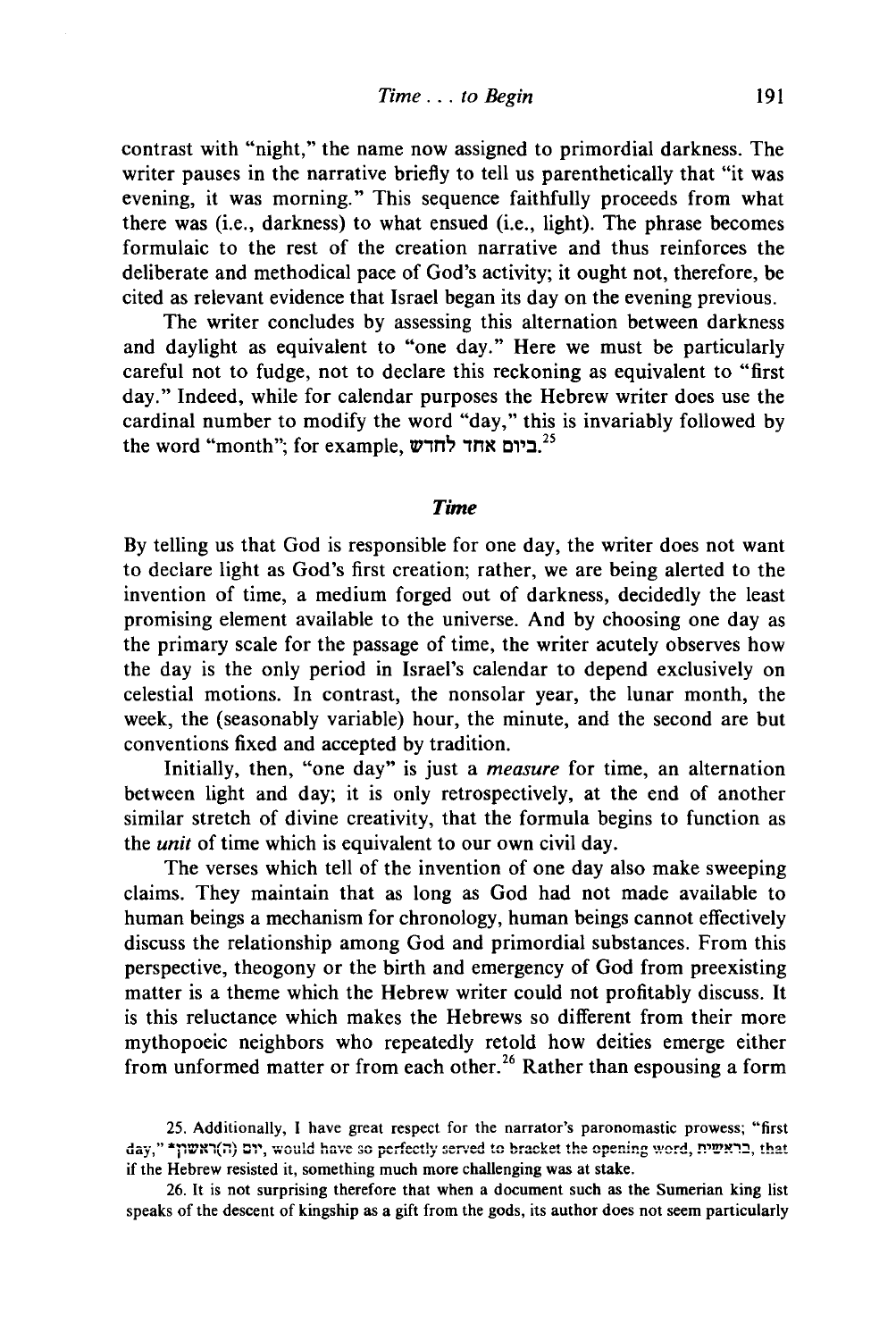of mythmaking wherein time is elastic and thematic progression is more crucial than historical chronology, the Hebrew adopts a more abstract yet more controllable illusion. Time becomes a cosmological feature of God's own devising and its mysterious flow is not entirely beyond human understanding.

For the ancient Hebrew, then, time is no mirage of the human mind nor is it the riddle which so embarrassed St. Augustine; time is not beyond adequate definition and measurement, as the nearly contemporaneous Pythagoreans would have it. Its rules can be explained theologically-I would say "scientifically"—allowing human beings thereby to chart adequately their own future. It is not surprising therefore that when Israel's sages imagine the other side of beginnings, namely the closing of historical time, they return to this paradigm and initiate apocalyptic unfolding with another "one day" period, namely the "Day of the Lord."

As far as I can tell, in the ancient Near East these positions are unique to Israel.<sup>27</sup> They are not, however, unknown to the nearly contemporaneous Classical Greece of the sixth and fifth centuries. In *Timaeus* §38, Plato crystallizes earlier speculation on time, history, and cosmology:

For before the heavens came into being there were no days or nights or months or years, but [the father] devised and brought them into being at the same time as the heavens were put together; for they were all parts of time, just as past and future are also forms of it, which we wrongly attribute, without thinking, to the Eternal Being. . . . So time came into being with the heavens in order that, having come together, they should also be dissolved together if ever they are dissolved; and it was as like as possible to eternity which was its model.<sup>28</sup>

Plato continues, "As a result of this plan and purpose of [G]od for the birth of time, the sun, and moon, and the five planets as they are called came into being to define and preserve the measure of time." The ancient Hebrew writer, however, does not immediately move to the creation of the luminaries, but proceeds instead to define space and mass. Not surprisingly, these two dimensions of nature are commonly linked to time in modern scientific literature.

interested in the management of time and its allocation to various city-states. He may simply have had no tradition wherein the emergency of time was an event of singular significance.

<sup>27.</sup> As two sets of paired deities (Dūri/Dari; Halma/Hallama) time occurs as a component in Mesopotamian cosmogony, but it plays a negligible role there. See W. G. Lambert, "Kosmogonie," RLA 6 (1983) 218–22.<br>28. H. D. P. Lee, *Timaeus and Critia* (New York, 1971) 51–52. In *Biblical Words for* 

*Time,* 75-76, Barr refers to Plato's speculations in connection with Genesis I, adding, "It remains likely that Genesis I and other sources would be read as suggesting that time began with  $\sim$  eation" (p. 79).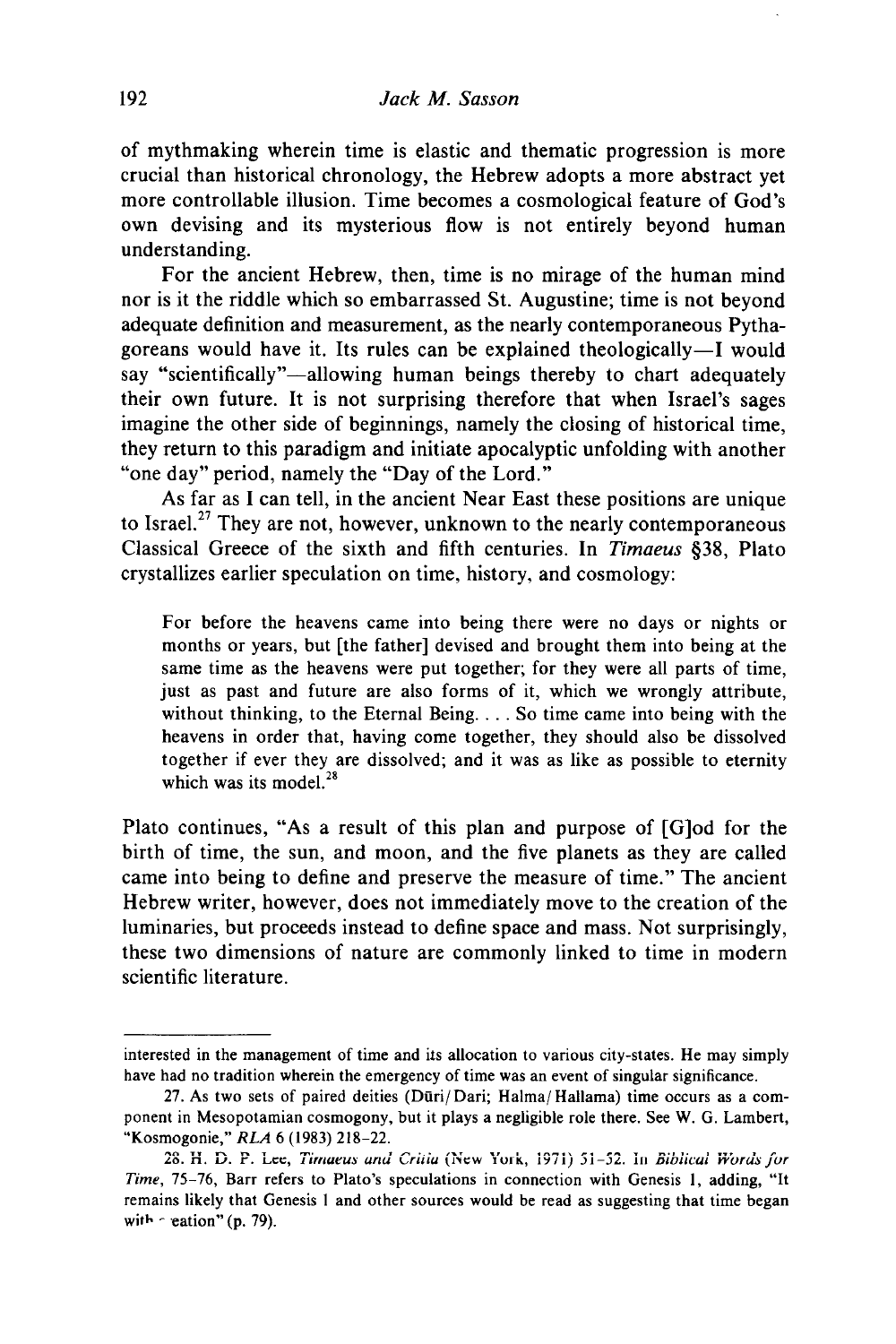#### *Space and Mass*

During the second day God maps out space within which to set future creations. God generates through divine fiat a רקיע, a hammered itemperhaps a dome-which then splits the primordial waters into two entities. God names the uppermost "heaven." The nethermost is set aside for the next day's task.

The third day, God forms the two physical masses which will be home for human beings. Manipulating a cherished tradition wherein waters are said to retreat at God's order, the narrator establishes a rigid distinction between the seas and the hard land. God gives a second command on that selfsame day, investing this hard land with generative powers. However, by recording this order for the earth to seed itself, the Hebrew writer is not endowing plants with life-giving potential; in fact, this capacity will not be a feature until the "animate phase," when animals and human beings are placed on the earth. Rather, the narrator treats the event as a cancellation of a primordial condition when earth, being תהו ובהו, could not bear any seed or fruit, let alone living beings.<sup>29</sup>

Only at this stage, during the fourth day, does the writer introduce the luminaries, and we can understand why he labors to avoid calling them by name; for the names of the sun, the moon, and the stars can easily suggest the existence of foreign deities. God sets them in space and then surrenders to them control of the diurnal oscillations.<sup>30</sup> Henceforth, human beings need no longer scrutinize the acts of God to realize a pattern for cultic behavior; rather they turn to these astral bodies to compute the yearly festal calendar.

The fifth day is about to dawn. The universe is in harmony: time is charted, space is mapped out, land and sea masses are now ready; the

29. Westermann seems to be alone among modern scholars to recognize the importance of time and space as features of the Genesis creation account: see *Genesis* 1-11, 112, 114. However, he hardly develops his views and offers neither an explanation nor an intellectual context for the phenomenon. These insights are made more prominent, albeit stili short of adequate discussion, in a more sharply focused restatement of his conclusions, *Genesis: A Practical Commentary* (Grand Rapids, 1987) 8~9. Throughout the ages, "one day" has elicited interpretations which depended on the then current philosophical debates. For Augustine's Plotinian understanding, see A. Solignac, "Exégèse et Metaphysique: Genèse 1,1-3 chez saint Augustin," in *In Principio: Interpretations des premiers versets de la Genese* (ed. P. Vignaux; Paris 1973) 164-65. On pp. 37-45 of the same volume, C. Touati studies the mystical interpretation of Gersonides: "La lumiere de l'intellect, creation du Premier Jour; L'exegese de Genèse 1,1-3 chez Gersonide." A useful collection of Greek primary material on the issue is found in S. Sambursky and S. Pines, *The Concept of Time in Late Neoplatonism* (Jerusalem, 1971).

30. Here, the vision of the narrator is Janus-like, albeit its sequence reverses what we might expect: it skips toward the sixth day in which appears the only creature for whom the luminaries can serve as religious clock, then lurches backward to emulate vocabulary essential to the first day.